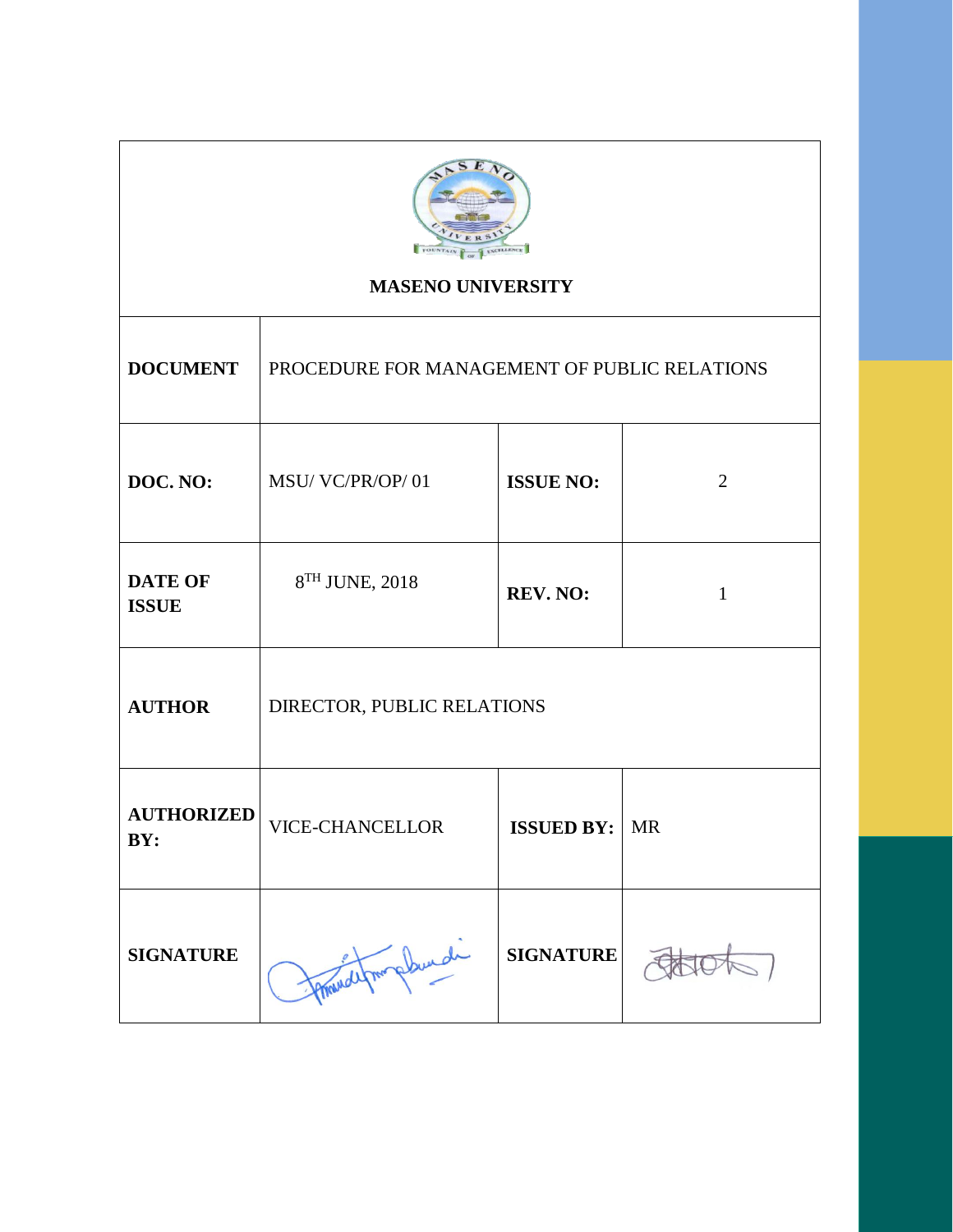| <b>DOCUMENT</b> | PROCEDURE FOR MANAGEMENT OF PUBLIC RELATIONS |                  |  |  |
|-----------------|----------------------------------------------|------------------|--|--|
| DOC. NO:        | MSU/VC/PR/OP/01                              | <b>ISSUE NO:</b> |  |  |
| <b>DATE OF</b>  | $8TH$ JUNE, 2018                             |                  |  |  |
| <b>ISSUE</b>    |                                              | <b>REV. NO:</b>  |  |  |

## **0.1 DOCUMENT CHANGES**

| #              | Date                       | <b>Details of Change</b> |                                                                                            | <b>Authorization</b> |
|----------------|----------------------------|--------------------------|--------------------------------------------------------------------------------------------|----------------------|
|                | $(dd\text{-}mm\text{-}yy)$ | Page                     | Clause/sub clause                                                                          | Title                |
|                | 08/06/2018                 | 1                        | Inclusion of title, author and issuance by<br>MR and change of document number             | <b>VC</b>            |
| 2              | 08/06/2018                 | $\overline{2}$           | Clause 0.2 reviewed to state the procedure<br>shall be available on the University website | <b>VC</b>            |
| 3              | 08/06/2018                 | $\overline{2}$           | 0.1 addition of page and title column in the<br>table                                      | <b>VC</b>            |
| $\overline{4}$ | 08/06/2018                 | $\overline{2}$           | 1 Omission of title                                                                        | <b>VC</b>            |
| 5              | 08/06/2018                 | $\angle$                 | 3.1. and 5.4 Reference to ISO 9001:2015<br>Standard and<br>MSU/VC/MR/OP/01respectively     | VU                   |
| 6              | 08/06/2018                 | 3,4,5,6                  | 6. Restructuring of the clauses and<br>assigning of responsibilities to DPR                | <b>VC</b>            |
| 7              | 08/06/2018                 | All                      | Change of font type and size                                                               | <b>VC</b>            |

## **0.2 DOCUMENT DISTRIBUTION**

## **1. PURPOSE**

To provide professional public relation services in order to maintain and improve the positive image of the University.

## **2. SCOPE**

Covers all public relations matters concerning the University.

## **3. REFERENCES**

- 3.1 ISO 9001-2015: Quality Management System Requirements.
- 3.2 Maseno University Quality Manual
- 3.3 University Statutes
- 3.4 MSU/VC/MR/OP/01 Control of Documented Information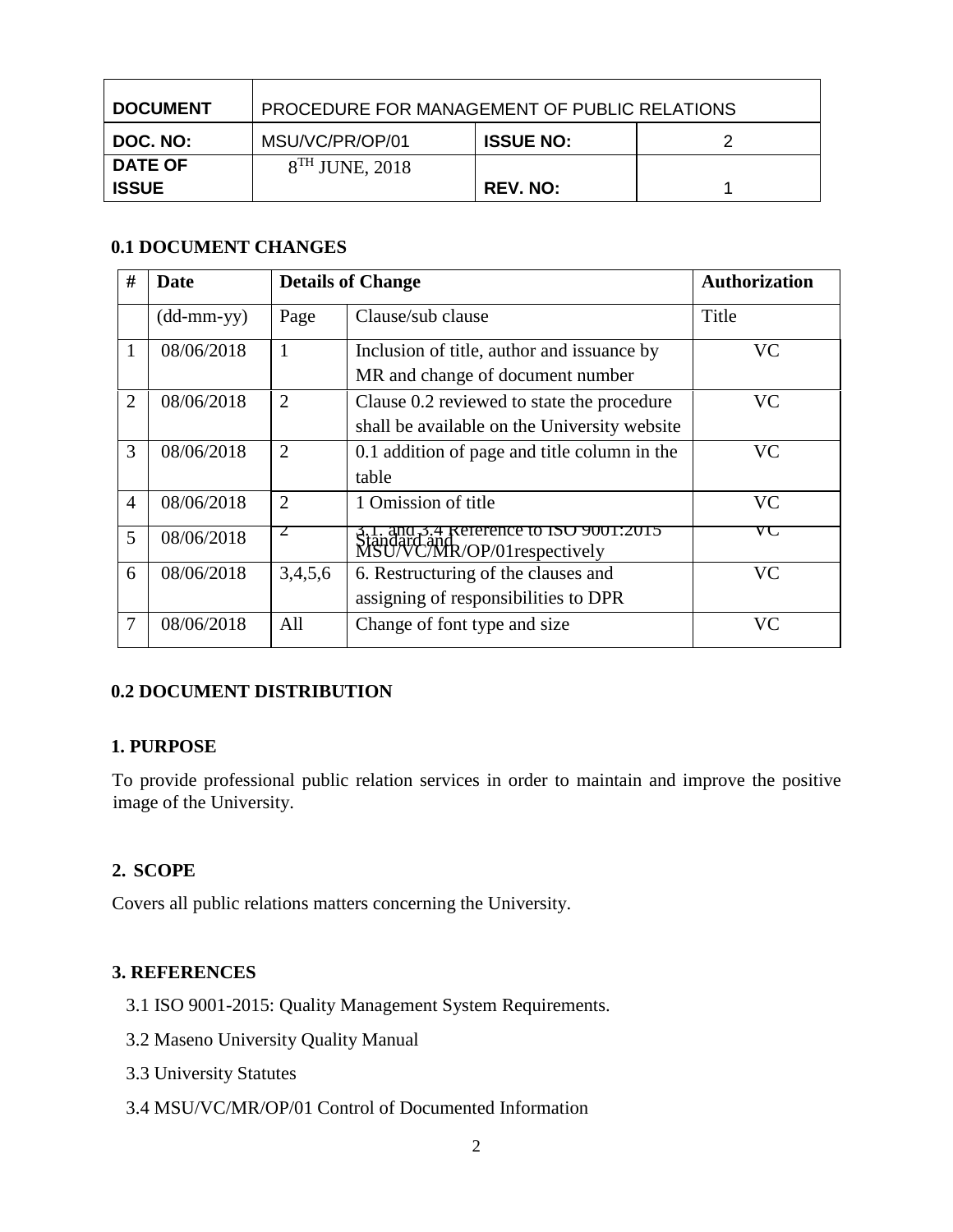| <b>DOCUMENT</b> | PROCEDURE FOR MANAGEMENT OF PUBLIC RELATIONS |                  |  |  |
|-----------------|----------------------------------------------|------------------|--|--|
| DOC. NO:        | MSU/VC/PR/OP/01                              | <b>ISSUE NO:</b> |  |  |
| <b>DATE OF</b>  | $8TH$ JUNE, 2018                             |                  |  |  |
| <b>ISSUE</b>    |                                              | <b>REV. NO:</b>  |  |  |

#### **4. TERMS (DEFINATIONS) & ABBREVIATIONS**

- 4.1 **VC** Vice-Chancellor
- 4.2 **Write up** Compiled information to be advertised
- 4.3 **Editing**  Checking for grammatical accuracy and typing errors
- 4.4 **Artwork**  Text, photographs and pictures prepared for advertisement
- 4.5 **DVC** Deputy Vice-Chancellor
- 4.6 **DPR** Director Public Relations
- 4.7 **Dummy**  Draft copy of the final document
- 4.8 **Proof reading** Checking for grammatical accuracy and typing errors

#### **5. RESPONSIBILITIES**

The Director, Public Relations shall be responsible for the effective implementation of this procedure.

#### **6. METHOD**

#### **6.1 Press coverage**

- 6.1.1 DPR Director shall receive requests for press coverage from event organizers.
- 6.1.2 DPR Director shall contact event organizers for clarification of event details.
- 6.1.3 Notification shall be made to relevant media houses through appropriate channels of communication.
- 6.1.4 Press briefing on event coverage and provision of relevant documentation shall be given to the press for further reference.

#### **6.2 Advertisements**

- 6.2.1 A draft advert shall be received at the P.R office from relevant department(s) or divisions.
- 6.2.2The DPR Director shall forward the draft to the relevant DVC for approval.
- 6.2.3 DPR shall receive the approved write up from the relevant DVC and prepare, design and proofread the final advert.
- 6.2.5The DPR shall forward the final advert to the VC for approval.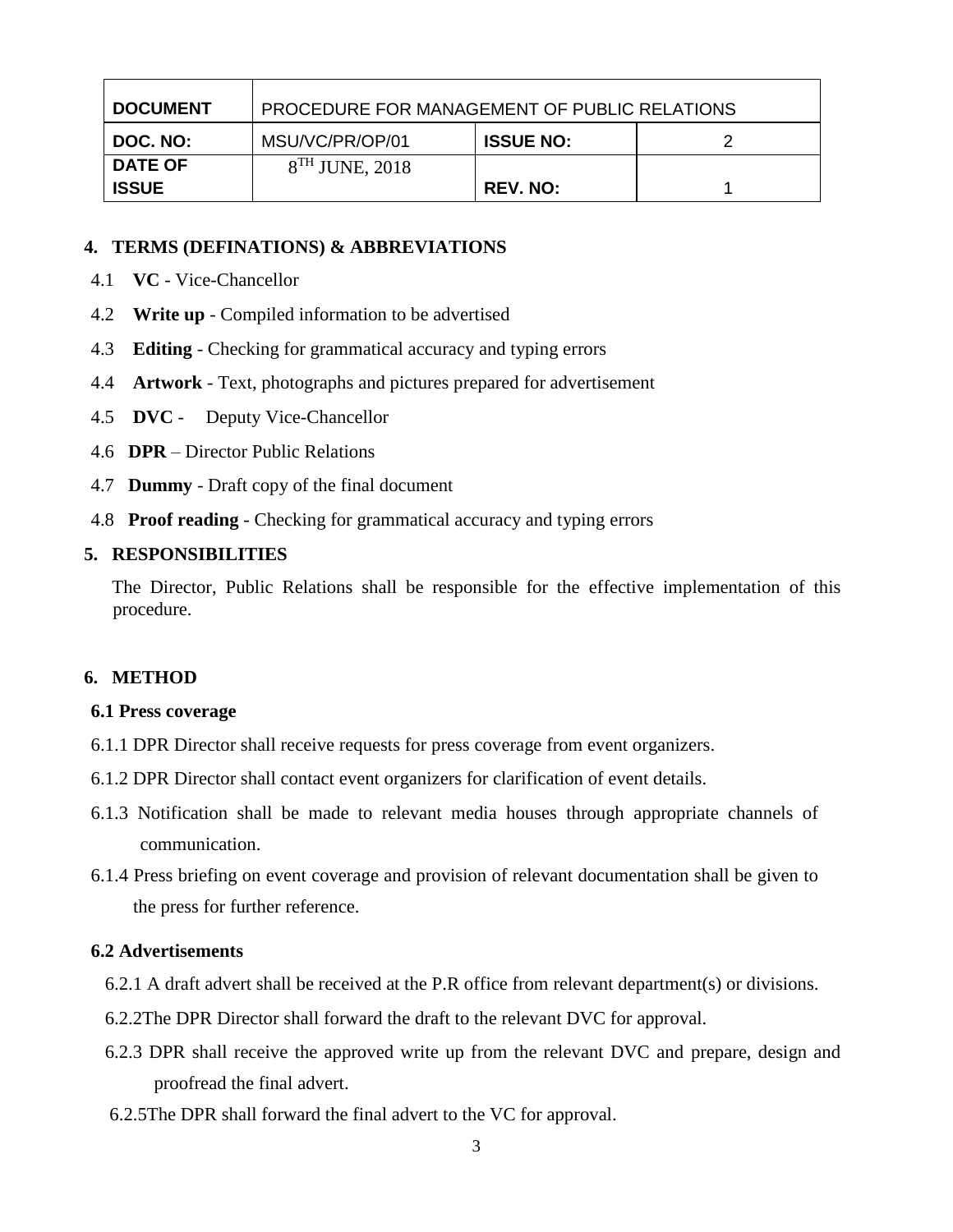| <b>DOCUMENT</b> | PROCEDURE FOR MANAGEMENT OF PUBLIC RELATIONS |                  |  |  |
|-----------------|----------------------------------------------|------------------|--|--|
| DOC. NO:        | MSU/VC/PR/OP/01                              | <b>ISSUE NO:</b> |  |  |
| <b>DATE OF</b>  | $8TH$ JUNE, 2018                             |                  |  |  |
| <b>ISSUE</b>    |                                              | <b>REV. NO:</b>  |  |  |

6.2.6 DPR shall place space orders to the respective media houses.

- 6.2.7 DPR shall forward the approved advert to the respective media house for publication.
- 6.2.8 DPR shall file photocopied published copy or broadcast documentation for reference.

#### **6.3 Crisis Management**

- 6.3.1The DPR shall gather information on the crisis.
- 6.3.2The DPR shall brief the VC and other relevant offices on the crisis situation.
- 6.3.3 If the crisis warrants intervention, the DPR shall disseminate information to affected parties regarding the crisis in liaison with the VC.
- 6.3.4 When necessary the DPR will brief the media on the crisis.
- 6.3.5 The DPR shall do a follow up on the resolution of the crisis.

#### **6.4 Management of Publications**

- 6.4.1 Notice shall be sent to relevant departments to avail raw data for the publication.
- 6.4.2 The DPR shall receive the raw information from the relevant departments.
- 6.4.3 The D PR shall design the publication dummy.
- 6.4.4 The publication dummy shall be forwarded to the Vice-Chancellor for approval of the artwork and design. If not approved the DPR shall redesign the artwork.
- 6.4.5 If approved the DPR shall contact procurement department for printing procurement, stating the specifications of the publication. The DPR shall then forward the approved artwork to the appointed printer.
- 6.4.6. DPR shall do final proofreading and approval of the artwork at the printers place.
- 6.4.7. Printed material shall be received in stores for onward distribution to relevant departments.

#### **6.5 Marketing of Academic Programmes**

#### **Press Adverts**

- 6.5.1 A draft shall be received by DPR from relevant department(s) or division.
- 6.5.2 The DPR shall forward the draft to the relevant DVC for approval.
- 6.5.3 DPR shall receive the approved write up from the relevant DVC, prepare, edit and proofread the final draft.
- 6.5.5 The DPR shall forward the final draft to the VC for approval.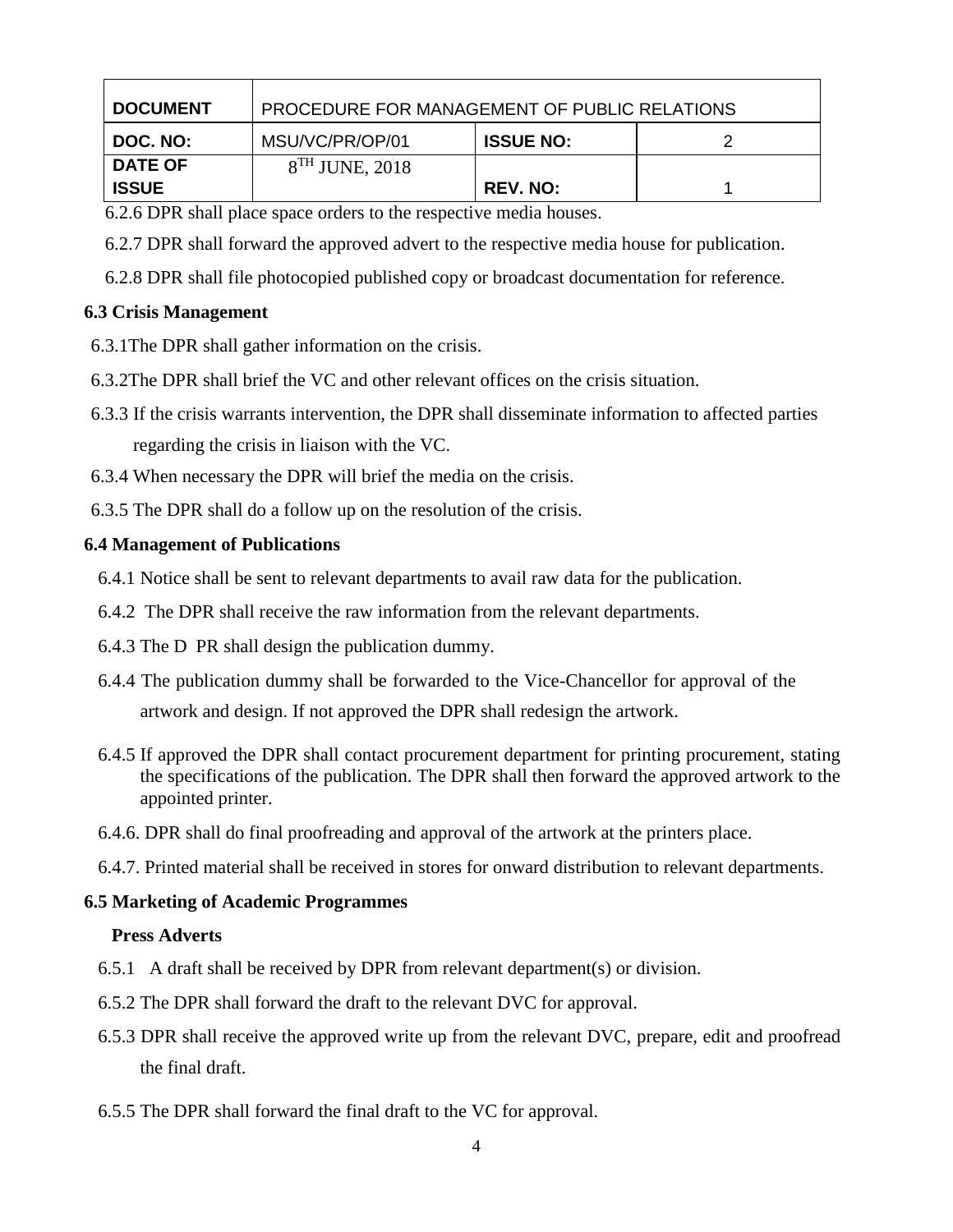| <b>DOCUMENT</b> | PROCEDURE FOR MANAGEMENT OF PUBLIC RELATIONS |                  |  |  |
|-----------------|----------------------------------------------|------------------|--|--|
| DOC. NO:        | MSU/VC/PR/OP/01                              | <b>ISSUE NO:</b> |  |  |
| <b>DATE OF</b>  | $8TH$ JUNE, 2018                             |                  |  |  |
| <b>ISSUE</b>    |                                              | <b>REV. NO:</b>  |  |  |

6.5.6 DPR shall place space orders to the respective media houses.

6.5.7 DPR shall forward the approved final document to the respective media houses for publication.

6.5.8 DPR shall file photocopied, published copy or broadcast documentation for reference.

### **Shows & Exhibitions**

- 6.5.9 Academic departments shall be notified to provide raw information for print exhibits.
- 6.5.10 The DPR shall receive the raw information to facilitate the designing of various print exhibits.
- 6.5.11 The DPR shall contact the user departments for approval of the design for the print exhibits.
- 6.5.12 When approved the DPR in liaison with the chairman Shows and Exhibitions shall organize and implement the printing of the print exhibits.
- 6.5.13 The DPR shall distribute to the various departments the printed materials after they have been received at the stores.

#### **Internal Visits/ Outreach**

- 6.5.14The DPR shall receive or make correspondence from/to various visiting schools and institutions.
- 6.5.15 The DPR shall send or receive acceptance notification.
- 6.5.16 If accepted, relevant departments shall be contacted on intended visit, or to prepare outreach materials.
- 6.5.17 DPR staff shall guide the visiting party to the relevant departments or shall visit the selected institutions and distribute the relevant literature.
- 6.5.18 The DPR staff shall facilitate an interactive session with the aforesaid members of the particular institution.

#### **6.6 Corporate Social Responsibility**

- 6.6.1 DPR shall identify appropriate social endeavors in line with the University's mission.
- 6.6.2 DPR shall forward the various identified social endeavors to the VC for approval
- 6.6.3 DPR shall solicit for various resources internally and externally for mounting the operation.
- 6.6.4 DPR shall implement the social intervention in liaison with relevant departments or institutions.